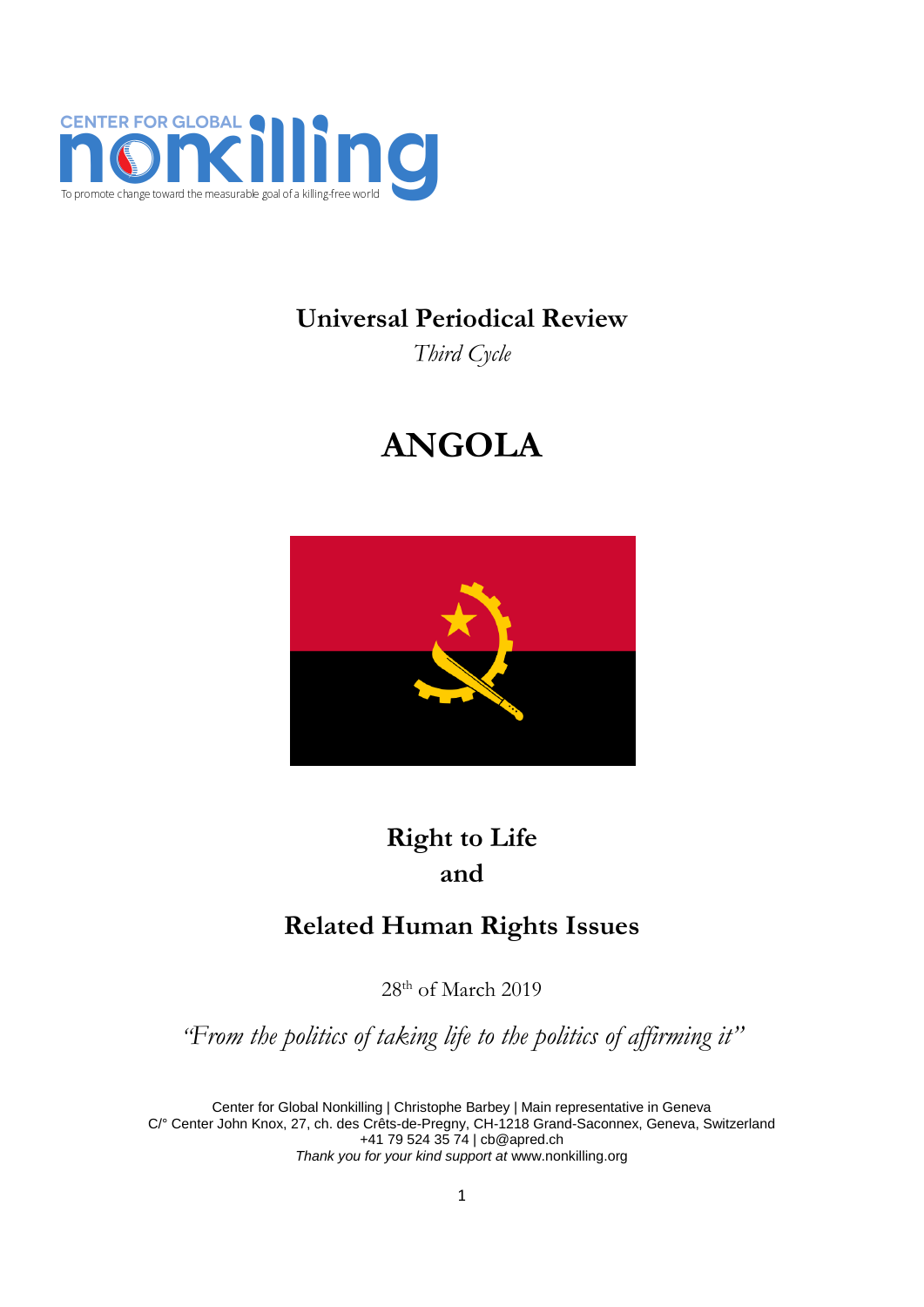### **"We understand the right to life as being the right not to be killed, but also as everyone's responsibility not to kill"**

The Center for Global Nonkilling has a unique mission,

inspirational for individuals and transformative for societies: *"To promote change toward the measurable goal of a killing-free world by means open to infinite human creativity in reverence for life".*

#### **Introduction**

The Center for Global Nonkilling (CGNK) was founded by Glenn Paige (1929-2017), political science Professor and author of the book "Nonkilling Political Science", translated in numerous languages<sup>1</sup>. The book is available in Portuguese<sup>2</sup>. The Center is a worldwide congregation of persons, scholars and others, working at creating societies that do not kill. Valuing life in all its dimensions is a necessary mission; please join the Center for Global Nonkilling in celebrating, enhancing and protecting life<sup>3</sup>. The Center has ECOSOC special consultative status since 2014. At each session of the UPR, CGNK makes usually one as comprehensive as possible submission and shorter ones focusing on specific issues<sup>4</sup>.

This is a short submission, focusing mainly on international legal aspects of the right to life.

#### The right to life

All human rights are universal, of equal importance, indivisible, interlinked and mutually reinforcing. They arise out of our fundamental human nature and are expressed in our feelings and thoughts. They progress and remain through knowledge, practices and kindness. They are needed to build lasting and prosperous, thriving and humane societies and to for each and every one of us to fulfil our personalities. They are universal values: human and legal values.

They are complemented by universal and fundamental methods such as the culture of peace, prevention and precaution, peaceful settlements of disputes and non-violence. These methods are fully needed for the full respect, the common enjoyment and the achievement of all human rights.

Compared to other human rights, the *right to life* has four specific features:

a. If dignity can be said to be the paramount human right as it is present when each and all human rights are fulfilled, so is the right to life present within all other human rights as it precedes all human rights: if life is taken all human rights are cancelled<sup>5</sup>.

Conversely, joyfully granting and giving solid grounds to life and to the right to life, to the quality of life in equality for all is the base needed for the peaceful progress and the proactive fulfillment of all human rights; a life worth living is the base needed for the completion of all human rights.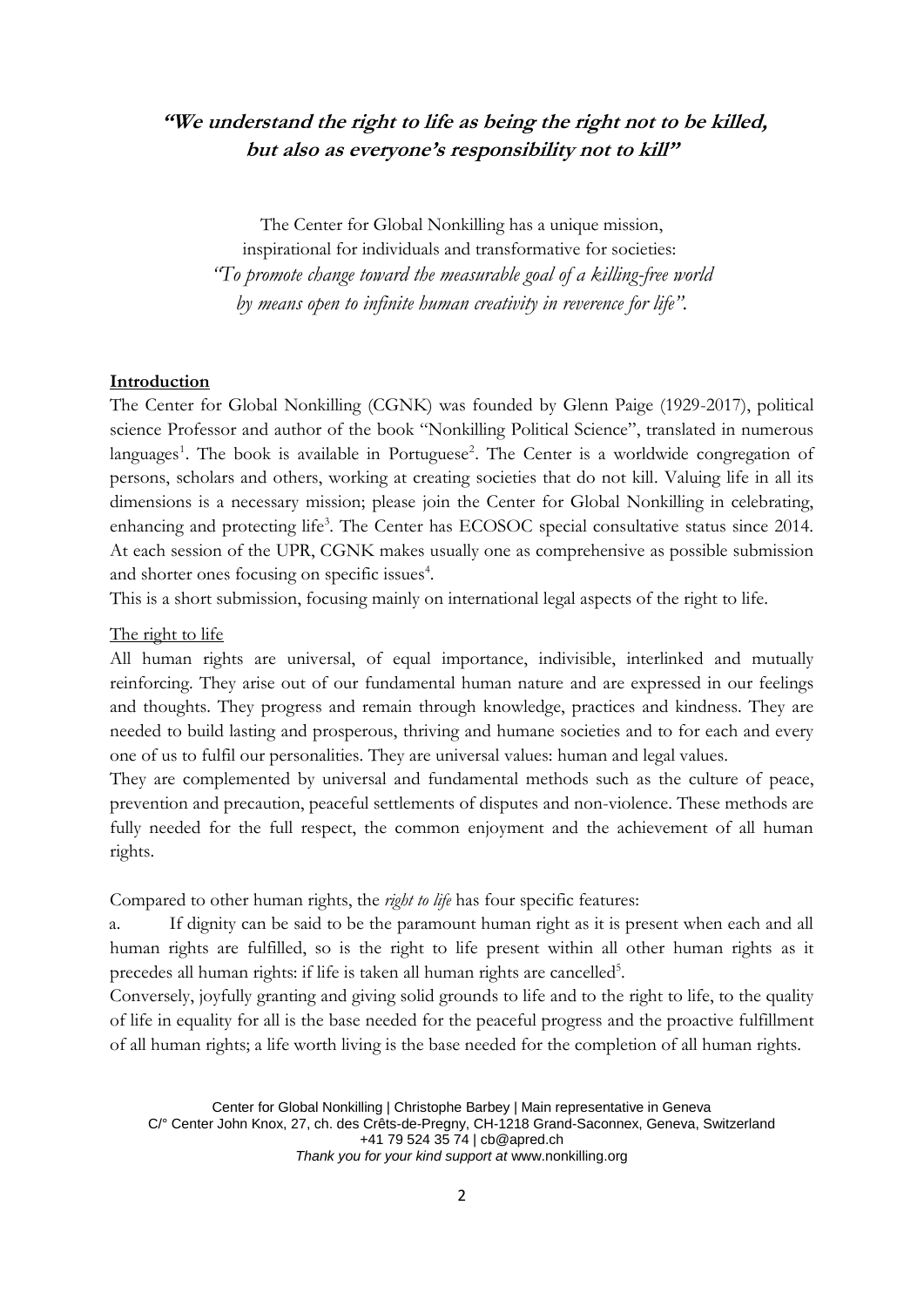b. There are no possible limitations or restrictions to the right to life: one is either alive or not. Issues pertaining to the beginning and to the end of life such as reproductive rights, abortion, suicides and euthanasia as well as prenatal and genetic engineering should thus be dealt with in a preventive, humane and human sustainable manner, for each and all, in full dignity.

c. There is only one way to guarantee respect of and to protect the right to life: prevention. Once a life is lost, compensation may be due, but there are no possible reparations for that lost life.

d. Henceforth, the right to life is also the duty not to kill. And as such, the right to life is a fully reciprocal right granted to all and in need of being granted by all to all.

The Center for Global Nonkilling recognises *no right to kill*.

Though not rights, three powers to kill have sometimes been legally granted or still remain, all under very strict circumstances. We do not approve or condone to theses existing powers to kill. They should be rendered in what they often already are: unwanted remnants of the past. They are:

1) The use of legitimate defence by a proportionate reaction linked to a direct, serious and imminent threat, as legally required.

These self-defence circumstances, individual or State like, are a failure of prevention.

If they nevertheless occur, using nonviolent means, they should never result in acts of killing or maiming. Nevertheless, whatever the result of legitimate self-defence may be, an independent judicial control over it is part of the rule of law.

Similarly, because it highly impacts on the rights to life and to personal integrity, any *use of force* by officials or by any one, as it impedes on the *right to security* should be avoided or highly limited. Outmost attention is to be given to prevent situations which may thereafter result in use or force, moreover in loss or losses of lives or any type of maiming. Again, any official use of force should be monitored by an independent mechanism.

2) Death penalty, if ever permissible, is however a major and definitive breach of the right to life and of numerous other human rights. More often than not, it is considered an inhumane, cruel and degrading treatment, for the persons as for their relatives<sup>6</sup>. Killing is the worst example a State can give of respect for the right to life. It breaches the exemplarity required of any authoritative power. States shall not wait for the population to require the abolition of death penalty, they shall not be instruments or accomplice to killings. Death penalty is not either compatible with the Sustainable Development Goals (SDG) as they grant universal development to all, "leave no one behind" and as they require significant reduction of violence and related killings (SDG 16.1). To morally or legally significant a reduction of killings can only be the abandonment of the practice.

3) Powers of war, as conceded by humanitarian law permit, as an exception to the right to life and under certain circumstances only, the taking of the life of soldiers. Seeing peace and respect of life prevail – always – and thus nullifying this exception is one of the objectives of the Center for Global Nonkilling.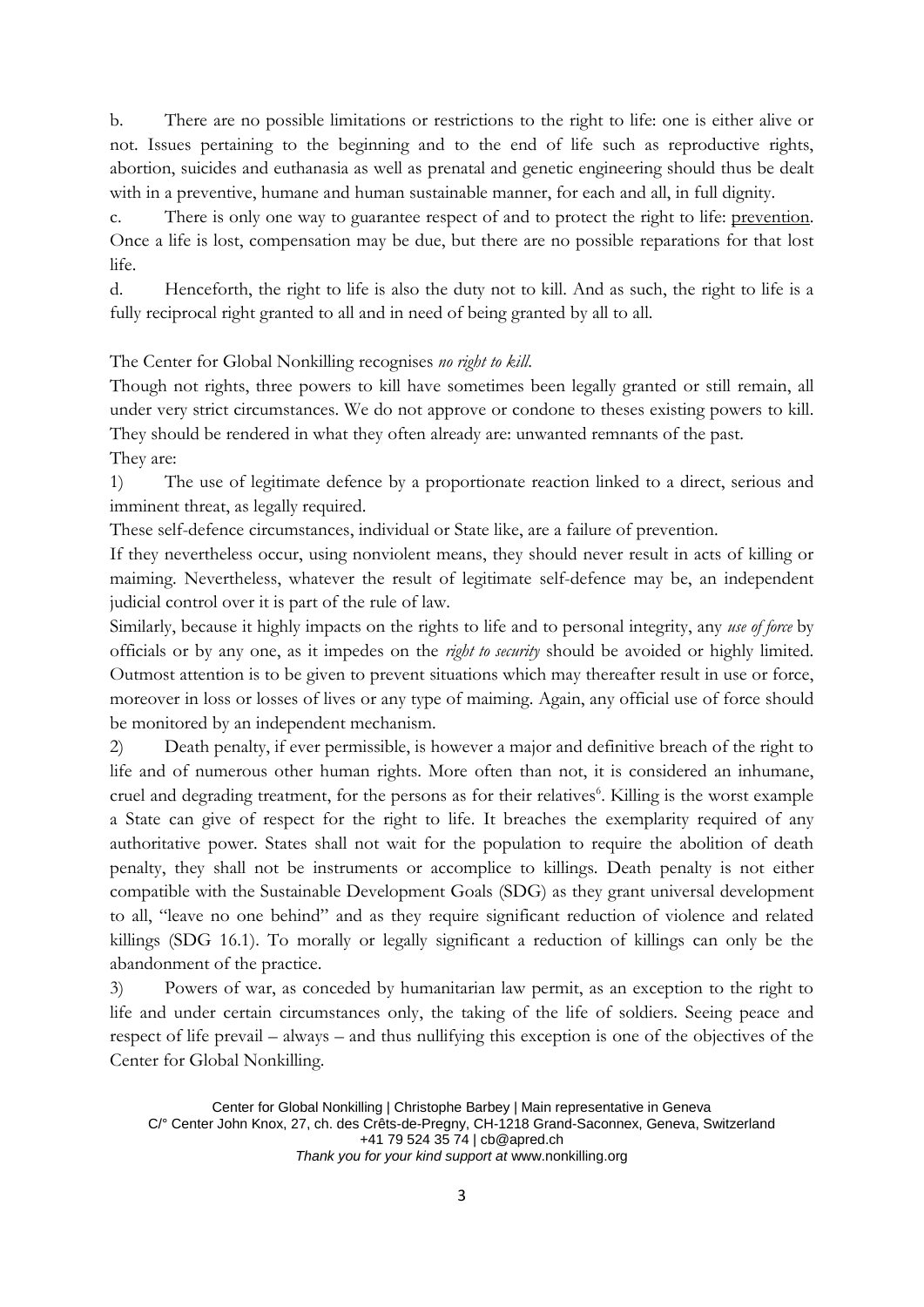Related human rights

All human rights are needed to fulfil a safe and happy life. However, some of them may be of more direct importance, either for the full realisation of the right to life or to avoid its breaches.

The links between *human rights and peace* are progressively being developed<sup>7</sup>. The Center for Global Nonkilling attaches a special importance to the *human right to peace* as human rights can only progress and be coordinated, be reciprocally fulfilled in a peaceful environment<sup>8</sup>.

Furthermore, peace and peaceful methods provide means to solve conflicts (including between competing human rights) without aggravating them and, as may be, to the advantage of all concerned, in a constructive or reconstructive way. Conflicts solved peacefully make it easier to alleviate feelings with respect, to draw lessons learned from difficult situations and to design policies for future prevention and overcoming.

It is with great respect that we salute the fact that Angola has supported in 2016 the adoption of the Declaration on the Right to Peace<sup>9</sup>. It is time to implement it<sup>10</sup>.

The *right to participation*, including of women, youth and disabled persons is highly important as well. The more people take responsibility for their life, the more they will respect the lives of others, the lives of all. Further, the more people participate to decision making, the easier it will be to achieve the Sustainable Development Goals (SDG).

The right to *accurate standards of living*, including the rights to food, water and sanitation, clothing and housing, to work and social security deserve full attention too, in all circumstances.

The *right to health* is an essential right for the fulfilment of the right to life and of the subsequent right to longevity. It is needed as well to achieve societies in which *human rights are all equally shared*. The *human right to a healthy natural environment*, thus sustaining humanity and life on Earth, deserves accurate protection.

The *right to happiness* or to fulfilment in reverence for life should always be mentioned:

"*Happy people breed a happy world*".

#### **Universal Periodic review of Angola**

#### **The international human rights constitution.**

The following legal obligations – the convention on the prevention and punishment of the crime of *genocide*, the covenant on *civil and political rights* and its optional protocol on the *abolition of the death penalty* and the convention on *enforced disappearances* – are, within the human rights constitution or basic treaties, the ones directly concerned with the right to life. They are the minimum international standards needed for any country to show full legal respect for life and to the right to life. National constitutions should reflect this legal stand in favor of life.

However, beyond legal aspects, it is consciously evident that it is the bounty of life, the ethics, the knowledge and the human best practices, it is our progresses so far as a species and as a civilization and as individuals it is our strong heart feelings and our well understood instincts, our good will and what we offer to each other and to humanity, what our institutions promote and exemplify to pursue progress in dignity and to achieve a sustainable civilization on Earth; it is our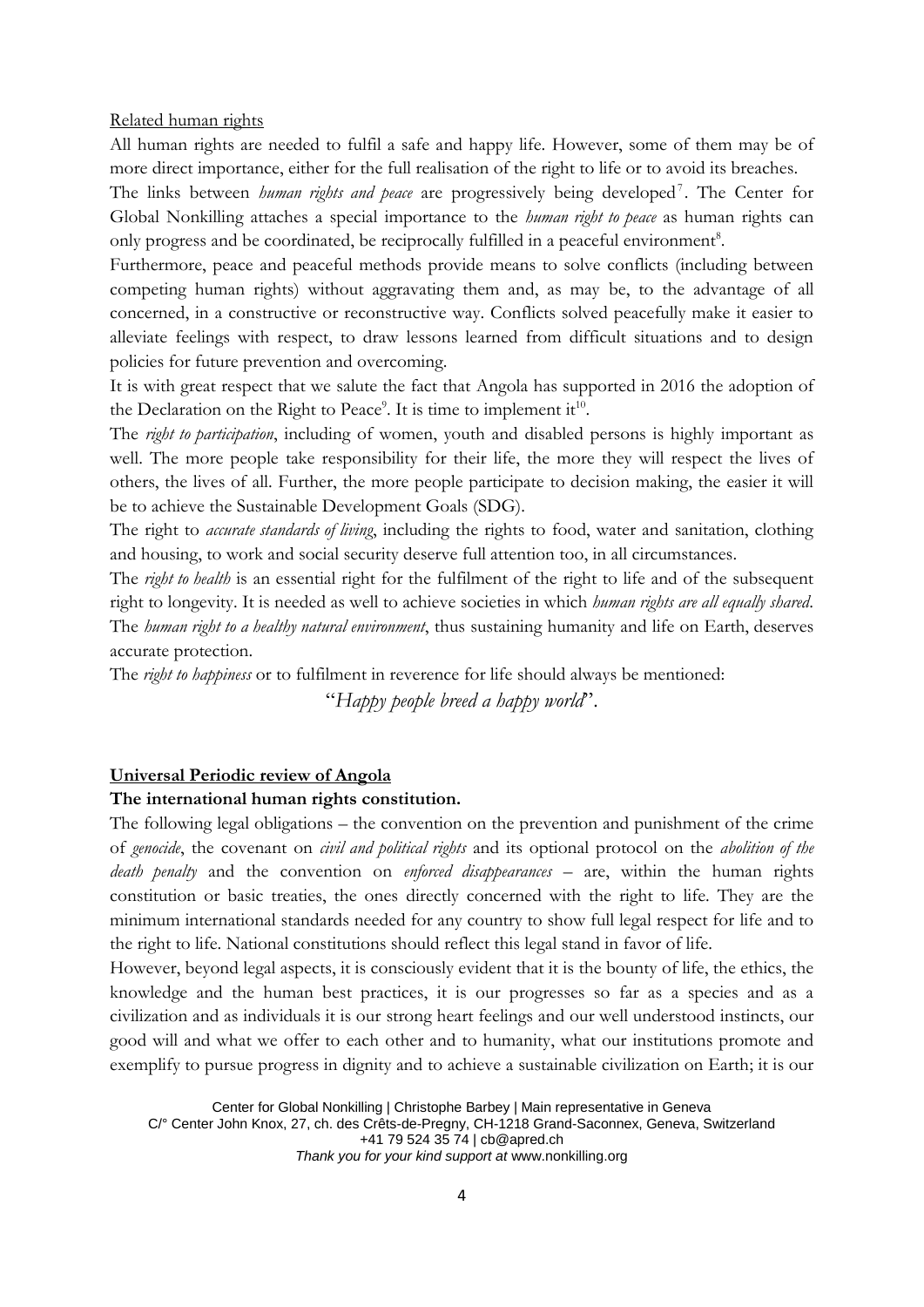personal and collective commitments that give a future, a meaning and a worth to the lives we lead, live and share, leaving no one behind, for ourselves as for future generations.

#### **Prevention of genocide**

The right to live is also to duty not kill, for individuals and inasmuch for groups of people.

Every person needs life and needs to be part of a social group to live, to be part of a society and to relate with its government, ideally all thriving for the good of each and all. Therefore all individuals as well as all social and political groups should be protected against genocide.

We recall, that the United Nations Special Adviser of the Secretary-General on the Prevention of Genocide has called, for the 70th anniversary of the Convention on the 9<sup>th</sup> of December 2018 for the universal ratification of the convention<sup>11</sup>. We also recall that the Human Rights Council has adopted, without a vote at its  $37<sup>th</sup>$  session 37, a resolution containing a similar call<sup>12</sup>.

The fact that they are various minority groups in Angola makes the ratification of the Convention on the prevention and punishment of the crime of genocide all more valuable and urgent.

Nothing in the political or strategic situation of a country can justify the absence of the needed tools for the prevention of genocide and atrocity crimes. The commitment made by the ratification of the convention is a clear sign that such crimes will never be tolerated and a head start for long term preventive policies, an overall measure preceding or accompanying other life saving policies. Tools and initiatives are available for the prevention of genocide and atrocity crimes<sup>13</sup>.

**I. Hereupon, we strongly urge and recommend to the authorities of Angola to urgently ratify the Convention on the prevention and punishment of the crime of genocide.** 

#### **Abolition of the death penalty**

To respect life is to value all lives, without distinction or discrimination. The act of killing is the same, be it official or a crime. States have the duty to stand as examples of respect for life and for the right to life. We recall that the right to life granted to all is also the responsibility vested in all to refuse to kill. Accepting that one could be killed, or to kill one is accepting the act of killing; as such, regardless of who is killed, how many are killed or why there is a kill.

We congratulate for the fact that the death penalty was never used since independence and legally abolished by the constitution in 1992. However, the second optional protocol of the Covenant on civil and political rights aiming at the abolition of the death penalty still has to be ratified. Ratification will be an example for other retentionist States, a noble strong gesture.

**II. Therefore, we strongly encourage to the Authorities of Angola the ratification of the second protocol on the death penalty of the Covenant on Civil and Political Rights.**

**Illegality of enforced disappearances**